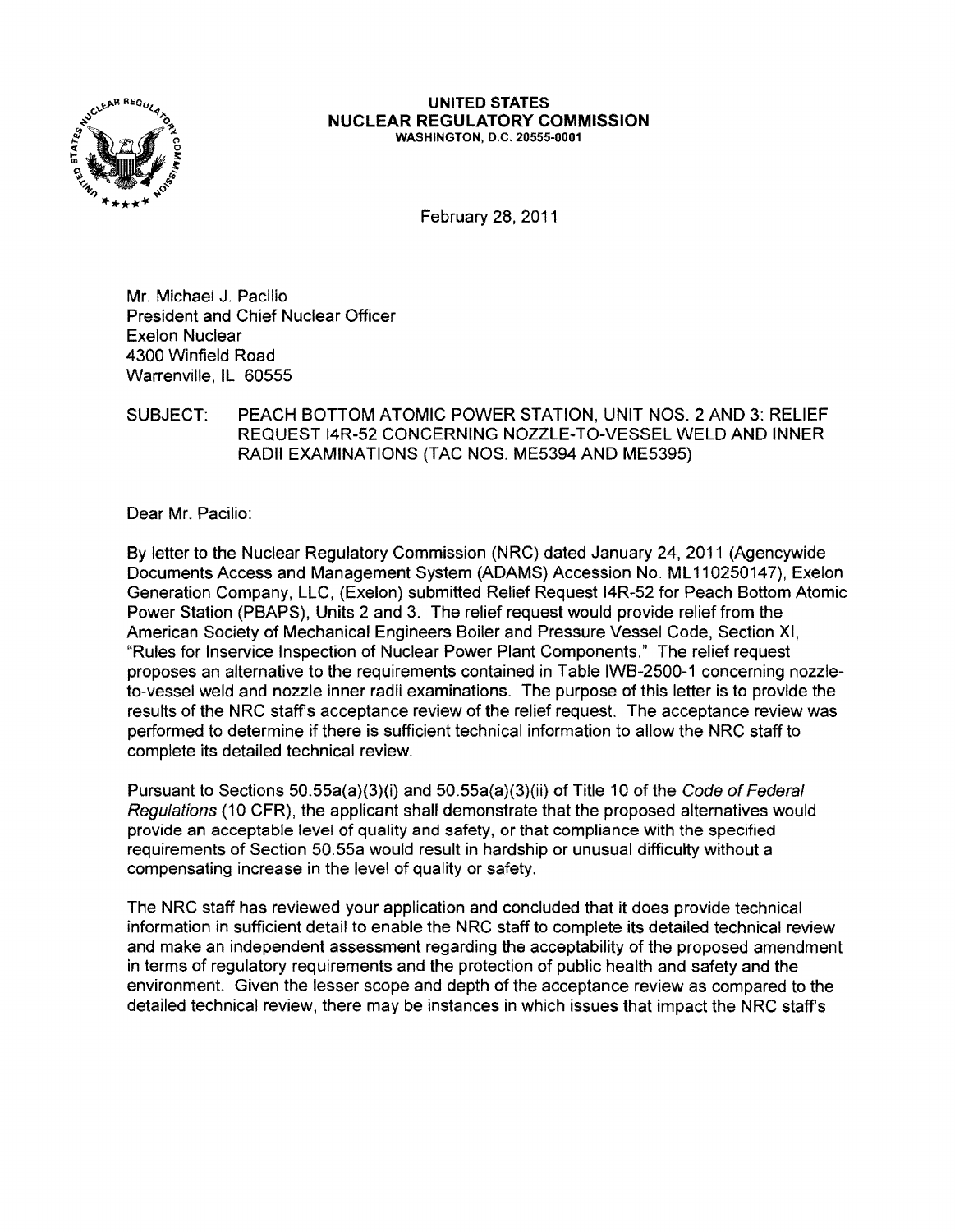M. Pacilio  $-2$  -

ability to complete the detailed technical review are identified despite completion of an adequate acceptance review. You will be advised of any further information needed to support the NRC staff's detailed technical review by separate correspondence.

If you have any questions, please contact me at (301) 415-3204.

 $\mathbb{R}$  . executively,  $\mathbb{R}$ Sincerely,<br> $\begin{array}{c} \begin{array}{c} \end{array} \\ \begin{array}{c} \end{array} \\ \begin{array}{c} \end{array} \\ \begin{array}{c} \end{array}$ John D. Hughey, Project Manager

Plant Licensing Branch 1-2 Division of Operating Reactor Licensing Office of Nuclear Reactor Regulation

Docket Nos. 50-277 and 50-278

cc: Distribution via ListServ